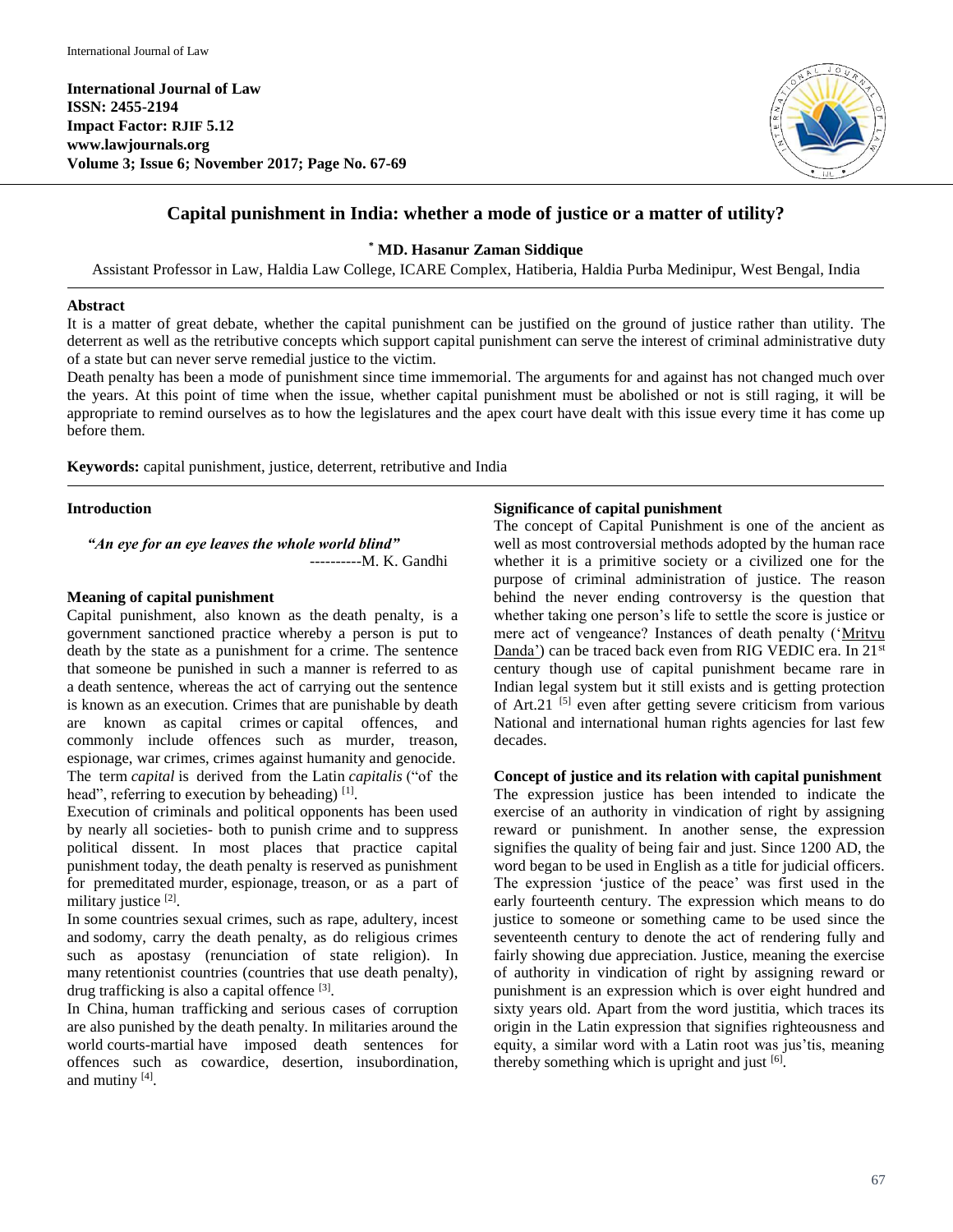If we want to know the actual meaning of justice we have to analyse the various patterns by which justice can be manifested. The following chart (Fig.1) reflects different modes of administration of justice.

#### **Justice**



**Fig 1:** Different modes of administration of justice

The idea of justice is different under Civil and Criminal laws. While civil administration of justice is based mainly on remedial methods, Criminal administration of justice depends on imposition of punishment and of penalty.

Under the civil administration of justice the object of justice is upholding the rights of an individual may that be a natural person or juristic person. But criminal administration of justice works differently. State is the protector of life and property of every citizen. So in case of failure on part of state, it takes the responsibility to secure justice for the victim as well as for the society at large. Every life is accountable as because when a serious crime is committed it affects not only the victim or his/her family but also the moral fibre of the society. For that the criminal is punished by the state to maintain the balance of the society.

Punishment is the oldest method adopted by human race and is based mainly on two theories, i.e., Deterrent Theory and Retributive Theory. As per these two theories punishment can work in two ways firstly, punishment can provide mental satisfaction for the victim and his family and also to the society, secondly, it works as a deterrent to deter others from committing such crime. In old days alternative compensations like 'blood money' or other forms of remedy were given to the victim or his/her family. Even today in some primitive society such system can be found.

Capital punishment is the highest form of punishment which can be inflicted by state for some serious offences. But how it relates to justice? To know the answer we have to analyse the outcomes of capital punishment.

#### **Outcomes of capital punishment:**

- 1. Death of the criminal.
- 2. Psychological satisfaction for the persons concerned with probability of exceptions.
- 3. Can work as a deterrent which can prevent future possible crimes (Depends highly on hypothetical probabilities which may or may not occur).

It is clear that the first outcome is obvious resulting further loss of the society which already suffered loss due to violation of victim's public right. But the other two outcomes depend on probability. If we try to compare two situations, i.e., the situation when capital punishment is inflicted and when it is

not inflicted, we can get the idea regarding the utilitarian aspects of capital punishment. But it is already established fact that victim is getting nothing but psychological satisfaction which in practical scenario is incapable of indemnifying the loss sustained by the victim.

# **Utilitarian aspects of Capital punishment**

According to the Oxford dictionary the term 'utility' means the state of being useful or profitable. Utility of a thing can be judged on the basis of its capacity to produce or increase good as well as the quality to decrease bad [7].

This form of ethics was founded by Jeremy Bentham and 'utilitarianism 'comes from 'utility', meaning usefulness. Utilitarianism states that the result of an Act is the real measure of whether it is good or bad. This theory emphasizes end over means, therefore it is a teleological or consequentialist ethical theory. Utilitarianism is based on the principle of utility: act in that way which aims at the greatest food for the greatest number [8].

On utilitarianism, punishment is justified only in so far as it promotes the general happiness.

# **The following are potential utilitarian reasons to inflict capital punishment**

- 1. To prevent offenders from doing further harm.
- 2. Deterrence (to prevent recidivism and discourage other potential offenders).
- 3. To give satisfaction to victims/society.

For the utilitarian, it is not morally permissible to punish criminals in order to give them what they deserve by exacting revenge or retribution on them. No one "deserves'' anything…our only duty is to maximize utility. The basic problem with retributivism, for the utilitarian, is that "it advocates the infliction of suffering without any compensating gain in happiness." [9]

While inflicting capital punishment state is ignoring the actual interests of the victim. The main question which can be raised is that why state should be allowed to take one of its subject's (criminal) life when it failed to protect the life of its another subject(victim)? It is like covering its own failure by placing on the criminal all the responsibilities. Yes the criminal must be judged for his sins but the failure of state to protect the rights of the victim also must be taken into account. Capital punishment may satisfy the grudge of the society but it can never be called justice in actual sense. Capital punishment is a matter of utility on the part of state as it eliminates its responsibility against the criminal as well as the victim. If it can satisfy the society at large no one will put questions regarding its failure to perform its duty.

#### **Suggestions**

- There must be some sui generis legislations which can provide compensation schemes by imposing burden on the criminal and his/her property or if not possible to be paid by the state.
- Capital Punishment should be abolished phase by phase while making life imprisonment as the highest punishment.